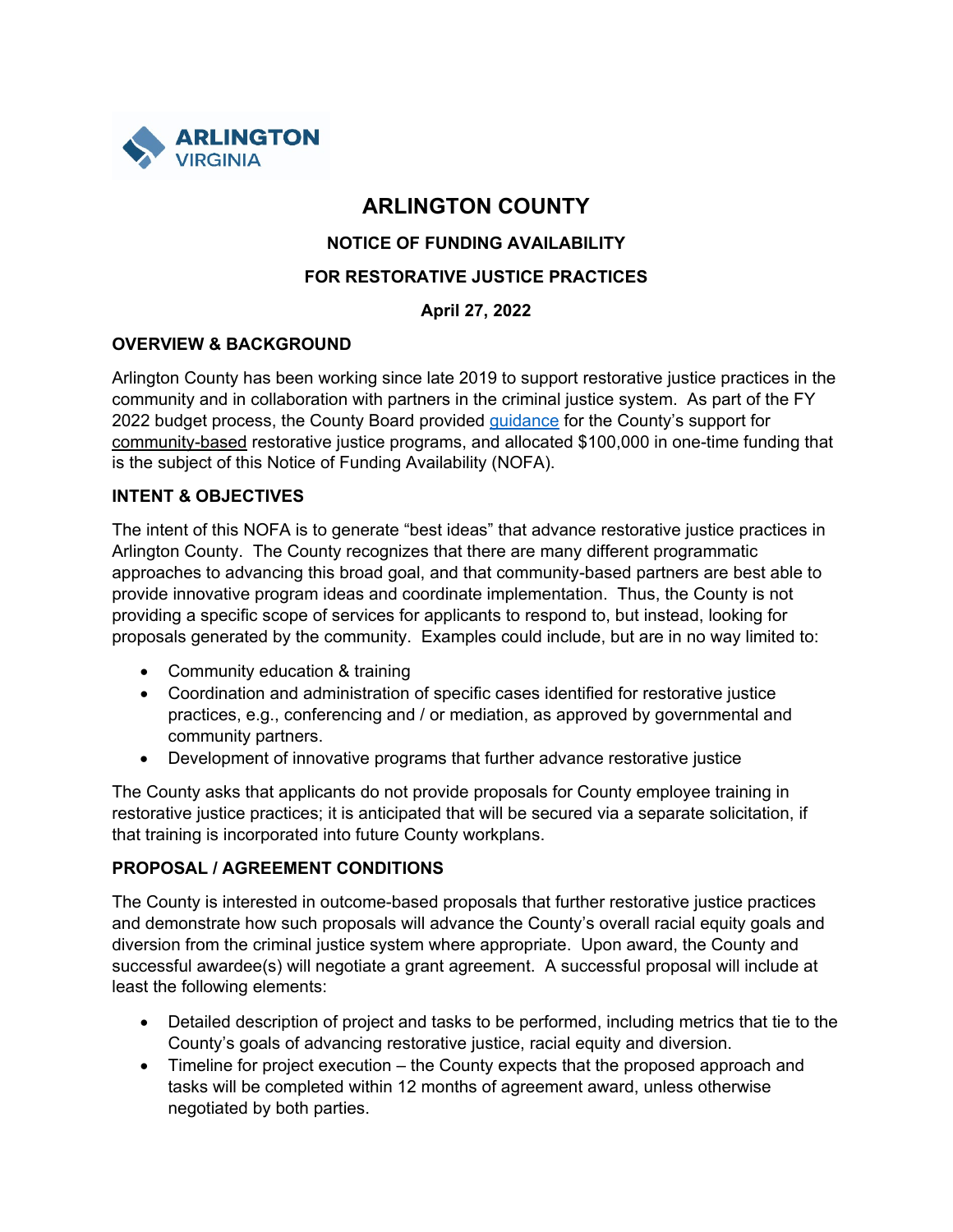- Applicants should have  $501(c)(3)$  status or be in the process of securing such status.
- The applicant will be responsible for securing approvals from partners for its proposed approach to this work.

## **PROPOSAL SUBMISSION – TECHNICAL REQUIREMENTS**

Please submit the following information:

- 1. A cover letter that includes the following information:
	- a. Applicant / organization name, address and main phone number
	- b. Name, title and phone number of primary person signing the cover letter and a statement that the signer is authorized to bind the applicant in a grant agreement
	- c. References provide at least three references, including contact information
- 2. Overview of team supporting the project, including:
	- a. High level organization chart including identification of roles for Arlington's project
	- b. Identification of who will be project lead and amount of time dedicated to the project
	- c. Brief bios or resumes for all staff involved in Arlington's project
- 3. Narrative describing the applicant's proposed approach to this project including:
	- a. Detailed description of the program and services that the applicant is proposing
	- b. Description of metrics to measure outcome-based success of this investment
	- c. Timeline for implementation
	- d. Description of what partners in government, non-profits and the community are needed to successfully implement the proposal
- 4. Copy of executed Attachment A Compliance with County COVID-19 Vaccination **Certification**

Please submit an electronic copy of your proposal to Elizabeth Matlock, Assistant to the Deputy County Managers, at **ematlock@arlingtonva.us** with a copy to Michelle Cowan, Deputy County Manager, at [mcowan@arlingtonva.us.](mailto:mcowan@arlingtonva.us) **Proposals are due no later than 5:00 pm on Tuesday, May 31.**

As noted below questions or clarifications regarding this NOFA should be submitted to Elizabeth Matlock at [ematlock@arlingtonva.us](mailto:ematlock@arlingtonva.us) no later than Thursday, May 5 at 5:00 pm.

## **TIMELINE & SELECTION PROCESS**

**Tuesday, April 27** – NOFA distributed

**Thursday, May 5, 5:00 PM** – Written submission of questions / clarifications on NOFA due; answers will be distributed via email to all applicants by 5:00 pm, Tuesday, May 10. *See "Proposal Submission Requirements" for contact information for questions.* 

**Tuesday, May 31, 5:00 PM** – Proposals due. *See "Proposal Submission Requirements" for contact information for proposal submissions.*

## **EVALUATION CRITERIA**

Proposals will be evaluated using the following criteria:

1. 70% - Approach to project and how the proposal will advance the County's restorative justice, racial equity and diversion goals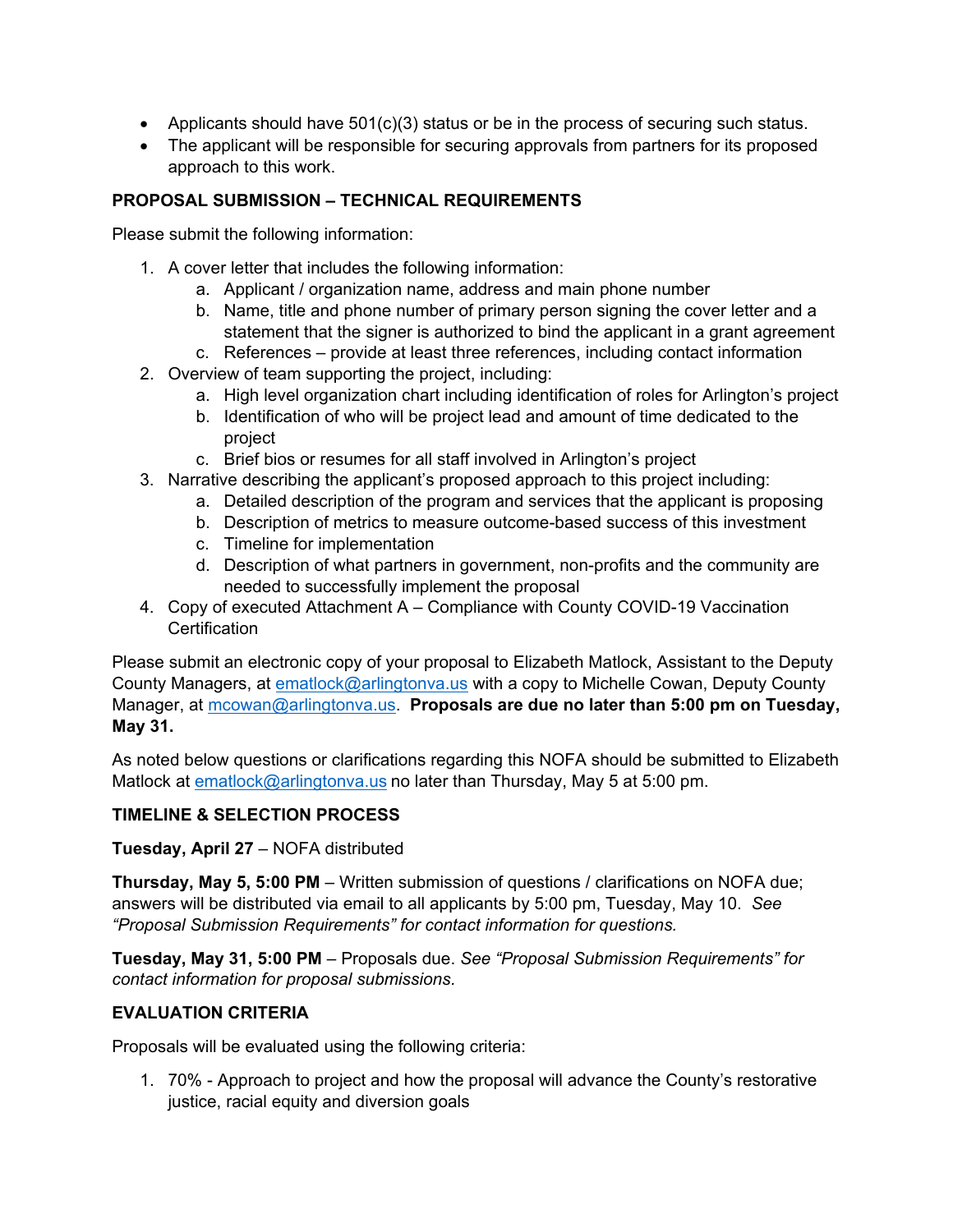2. 30% - Responsiveness to meeting the proposal requirements and conditions

#### **OTHER INFORMATION**

The County will not publicly open the proposals.

The County reserves the right to reject any and all proposals, cancel this request and waive any informalities or irregularities in the procedure. Arlington County does not discriminate against faith-based organizations.

The County anticipates that this NOFA could be awarded to one or more applicants, with funding allocated as the County chooses consistent with the goals laid out in this NOFA.

#### **COVID-19 VACCINATION POLICY FOR GRANTEES / CONTRACTORS**

Due to the ongoing COVID-19 pandemic, the County has taken various steps to protect the welfare, health, safety and comfort of the workforce and public at large. As part of these steps, the County has implemented various requirements with respect to health and safety including policies with respect to social distancing, the use of face-coverings and vaccine mandates. To protect the County's workforce and the public at large, all employees and subrecipients of the respondent who are assigned to this grant agreement, must be fully vaccinated against COVID-19. Any contractor employee or subcontractor who is not fully vaccinated should follow a weekly testing protocol as established by the grantee, unless exempt pursuant to a valid reasonable accommodation under state or federal law. By submitting a proposal, the applicant certifies that it will comply with this provision and will ensure that its sub-recipients, if any, do so as well. For questions, applicants may email contractorvaccineinfo@arlingtonva.us.